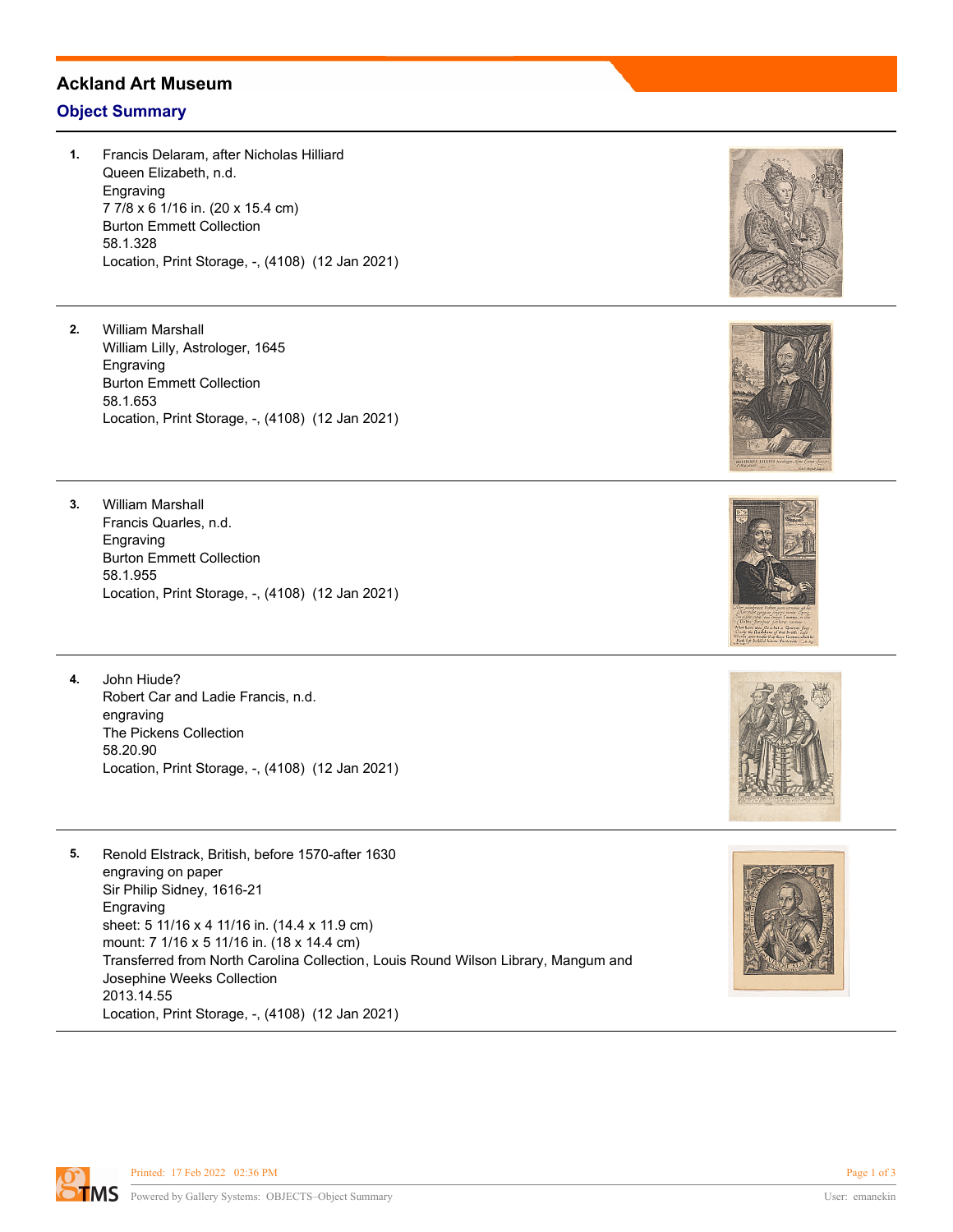## **Object Summary**

**6.** Hendrik Hondius I, Dutch, 1573-1650 Portrait of Lucas Van Leyden with Skull, n.d. Engraving 6 13/16 x 5 in. (17.3 x 12.7 cm) Burton Emmett Collection 58.1.411 Location, Print Storage, -, (4136) (12 Jan 2021) **7.** Hendrik Hondius I, after Paul Vredeman de Vries Heinrich Aldegrever, n.d. Engraving 6 5/16 x 4 13/16 in. (16.1 x 12.3 cm) Burton Emmett Collection 58.1.507 Location, Print Storage, -, (4136) (12 Jan 2021) **8.** Jan Van Londerseel, after Cornelis Cornelisz. Theodore Coornhert, 1590 Engraving 7 5/16 x 4 15/16 in. (18.6 x 12.5 cm) Burton Emmett Collection 58.1.409 Location, Print Storage, -, (4143) (12 Jan 2021) **9.** Crispyn de Passe I Elisabeth Queen of England, n.d. Engraving 5 11/16 x 4 5/16 in. (14.5 x 10.9 cm) Burton Emmett Collection 58.1.810 Location, Print Storage, -, (4144) (12 Jan 2021) **10.** after Heinrich Aldegrever Self-portrait, after engraving of 1537 Woodcut Burton Emmett Collection 58.1.1000 Location, Print Storage, -, (4197) (12 Jan 2021) HENRICVS ALDEGRAVIVS incider. **11.** Master I. B. Martin Luther, n.d. handcolored engraving

3 9/16 x 4 5/8 in. (9 x 11.7 cm) Ackland Fund 67.5.1 Location, Print Storage, -, (4200) (12 Jan 2021)



Printed: 17 Feb 2022 02:38 PM Page 2 of 3